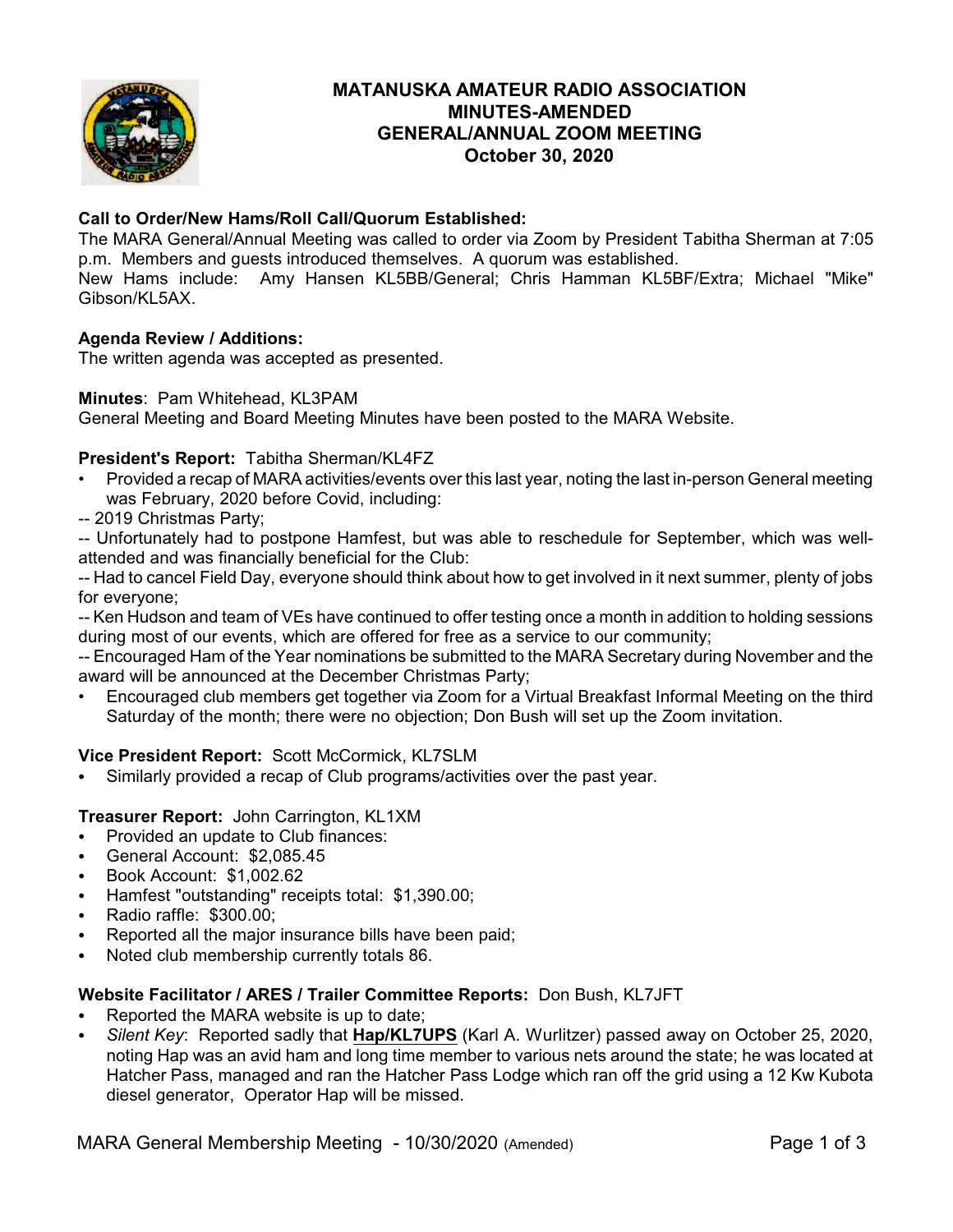- Noted the calendar on the website is up to date:
- Updated regarding Skywarn Weather Spotter;
- Reported there have been four emergency exercises this year;
- Updated regarding the current status of ARES;
- Reported the MARA trailers have been repositioned to the new Police Department and the batteries are looking good.

## **VE Report:** Ken Hudson, KL2HF

- Provided a recap of the last year: 27 new Technicians; 14 Generals, 11 Extras for total of 52 for this last year: September 2019 to September 2020;
- Reported the October testing session produced 7 Techs and 3 Generals;
- Year to date: 61 tested.

#### **Licensing Classes**: John Mears, AL7LA (not present)

Ken Hudson noted 8 people have signed up for the new class.

#### **Sunshine Committee:** Tabitha Sherman, KL4FZ

• Reported 12 sympathy and get well cards were sent out.

#### **Upcoming Events:**

- 1. 11/21/2020 Virtual Saturday Breakfast (3rd Saturday), 9:00-10:00 a.m.
- 2. 11/28/2020 Licensing Exams Am-Vets, 7:00 p.m.
- 3. 12/11/2020 MARA Board Meeting, 7:00 p.m.
- 4. 12/18/2020 Christmas Party (Note: **3rd** Friday)

#### **New Business:**

- 1. Nominations for Ham of the Year Pam Whitehead/KL3PAM
- Spoke to and encouraged HOTY nominations (form published on the MARA website) be submitted by the means directed on the nomination form. HOTY will be announced at the Christmas Party.

## **Ongoing Business:**

- 1. Voting for MARA Board Officers/Directors:
- Pam/KL3PAM reported on the Ballot nominations received; there were no write-ins. One additional director was added as the Club membership to date was reported to be 90.
- **MOVED George Strother/KL7GS, SECONDED Kathleen O'Keefe/KL7KO** for approval of the Ballot nominations as presented and elected to a new term. **MOTION CARRIED UNANIMOUSLY**.

#### Election Results:

KL4FZ Tabitha Sherman, President KL5BF Chris Hamman, Vice President KL3PAM Pam Whitehead, Secretary KL1XM John Carrington, Treasurer KL3SRO Shelia Olson, Past President AL7LA John Mears, Director KL7JFT Don Bush, Director KL2HF Kenneth Hudson KL4B Bridgit Larson, Director KL7SLM Scott McCormick, Director